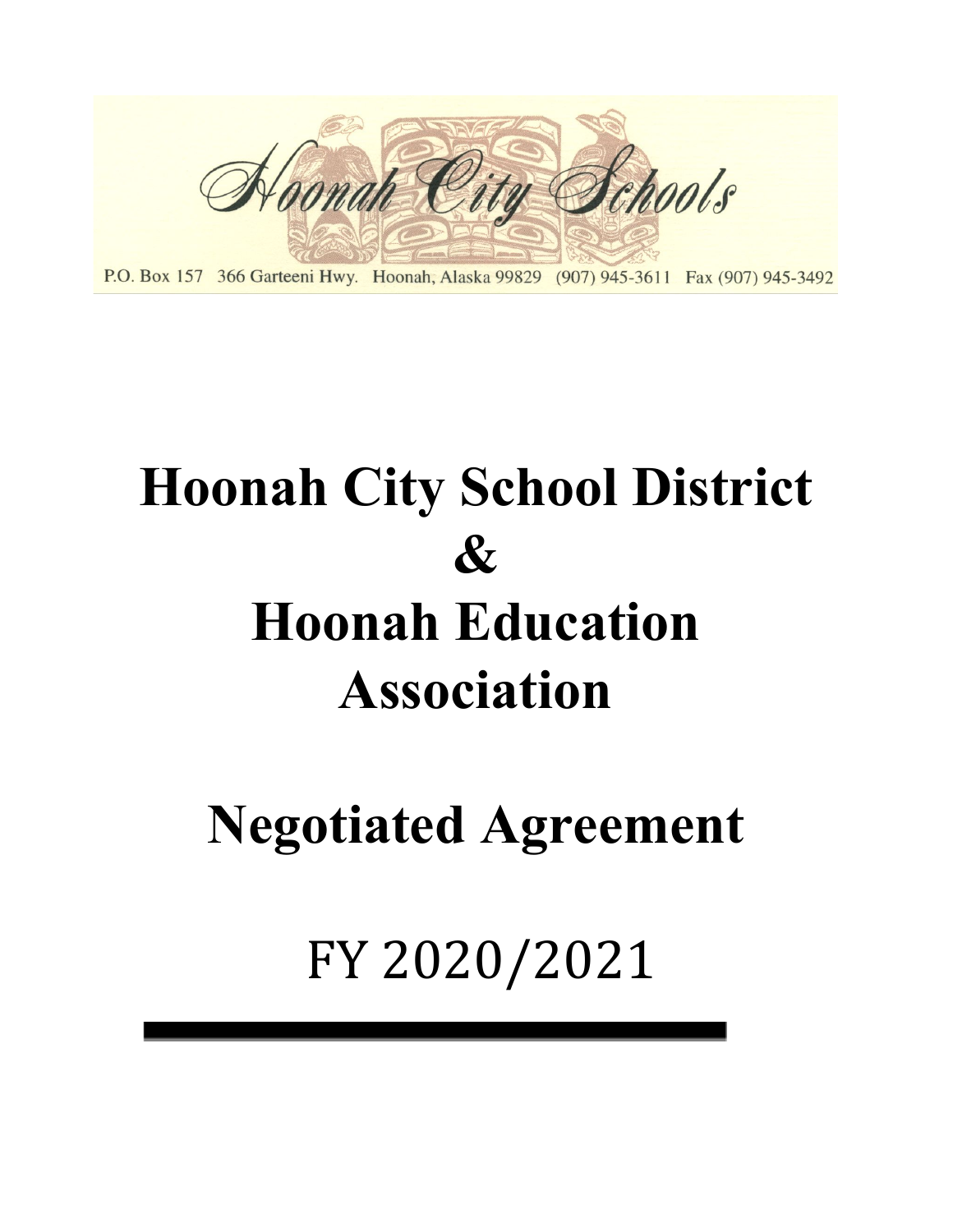# **TABLE OF CONTENTS**

| ARTICLE I: THE AGREEMENT                                                         | 4              |
|----------------------------------------------------------------------------------|----------------|
| Section I: DURATION OF AGREEMENT                                                 | 4              |
| Section II: RECOGNITION                                                          | 4              |
| Section III: FAIR SHARE                                                          | 4              |
| Section IV: NON-DISCRIMINATION                                                   | 4              |
| <b>ARTICLE II: NEGOTIATIONS</b>                                                  | 4              |
| Section I: SCOPE OF BARGAINING                                                   | 4              |
| Section II: OPENING NEGOTIATIONS                                                 | 4              |
| Section III: EXCHANGE OF INFORMATION                                             | 5              |
| Section IV: THE AGREEMENT                                                        | 5              |
| Section V: DEFINITION OF "DAY"                                                   | 5              |
| ARTICLE III: CONDITIONS OF EMPLOYMENT                                            | 5              |
| Section I: SICK LEAVE ACCRUAL                                                    | 5              |
| Section II: REDUCTION IN FORCE/REHIRE                                            | 5              |
| Section III: VACANCY                                                             | 5              |
| Section IV: TERMINATION                                                          | 5              |
| Section V: FAMILY LEAVE                                                          | 5              |
| Section VI: PERSONAL LEAVE                                                       | 6              |
| Section VII: SICK LEAVE BANK                                                     | 6              |
| Section VIII: ASSOCIATION LEAVE                                                  | 6              |
| Section IX: PER DIEM                                                             | 6              |
| Section X: TEACHER PREPARATION DAYS                                              | 6              |
| Section XI: IN-SERVICE                                                           | 6              |
| Section XII: TRAVEL INSURANCE                                                    | $\overline{7}$ |
| Section XIII: LIFE INSURANCE                                                     | $\overline{7}$ |
| Section XIV: DENTAL, VISUAL, AUDIO AND MEDICAL INSURANCE                         | 7              |
| Section XV: PROFESSIONAL ENRICHMENT FUND                                         | 7              |
| Section XVI: PERSONNEL FILE                                                      | 7              |
| Section XVII: PREPARATION TIME                                                   | 8              |
| Section XVIII: MEETINGS                                                          | 8              |
| Section XIX: SAFE WORKING CONDITIONS                                             | 8              |
| Section XX: ASSIGNMENTS                                                          | 8              |
| Section XXI: EVALUATIONS                                                         | 8              |
| Section XXII: PARENT TEACHER CONFERENCES                                         | 8              |
| Section XXIII: WEATHER RELATED TRAVEL DAYS                                       | 8              |
| <b>ARTICLE IV: GRIEVANCE</b>                                                     | 9              |
| Section I: GRIEVANCE DEFINED                                                     | 9              |
| Section II: COMMITMENTS GOVERNING THE BOARD OR ITS DESIGNEES AND THE ASSOCIATION | 9              |
| A. THE BOARD OR DESIGNEES                                                        | 9              |
| <b>B. THE ASSOCIATION</b>                                                        | 9              |
| <b>C. THE GRIEVANT</b>                                                           | 9              |
| Section III: PROCEDURE                                                           | 9              |
| A. TIME LIMIT                                                                    | 9              |
| <b>B. TRANSCRIPTS</b>                                                            | 9              |
| C. FORMS                                                                         | 10             |
| D. REPORTS                                                                       | 10             |
| Section IV: GRIEVANCE PROCEDURE LEVELS                                           | 10             |
| A. LEVEL 1                                                                       | 10             |
| <b>B.</b> LEVEL 2                                                                | 10             |
| C. LEVEL 3                                                                       | 10             |
| D. LEVEL 4                                                                       | 11             |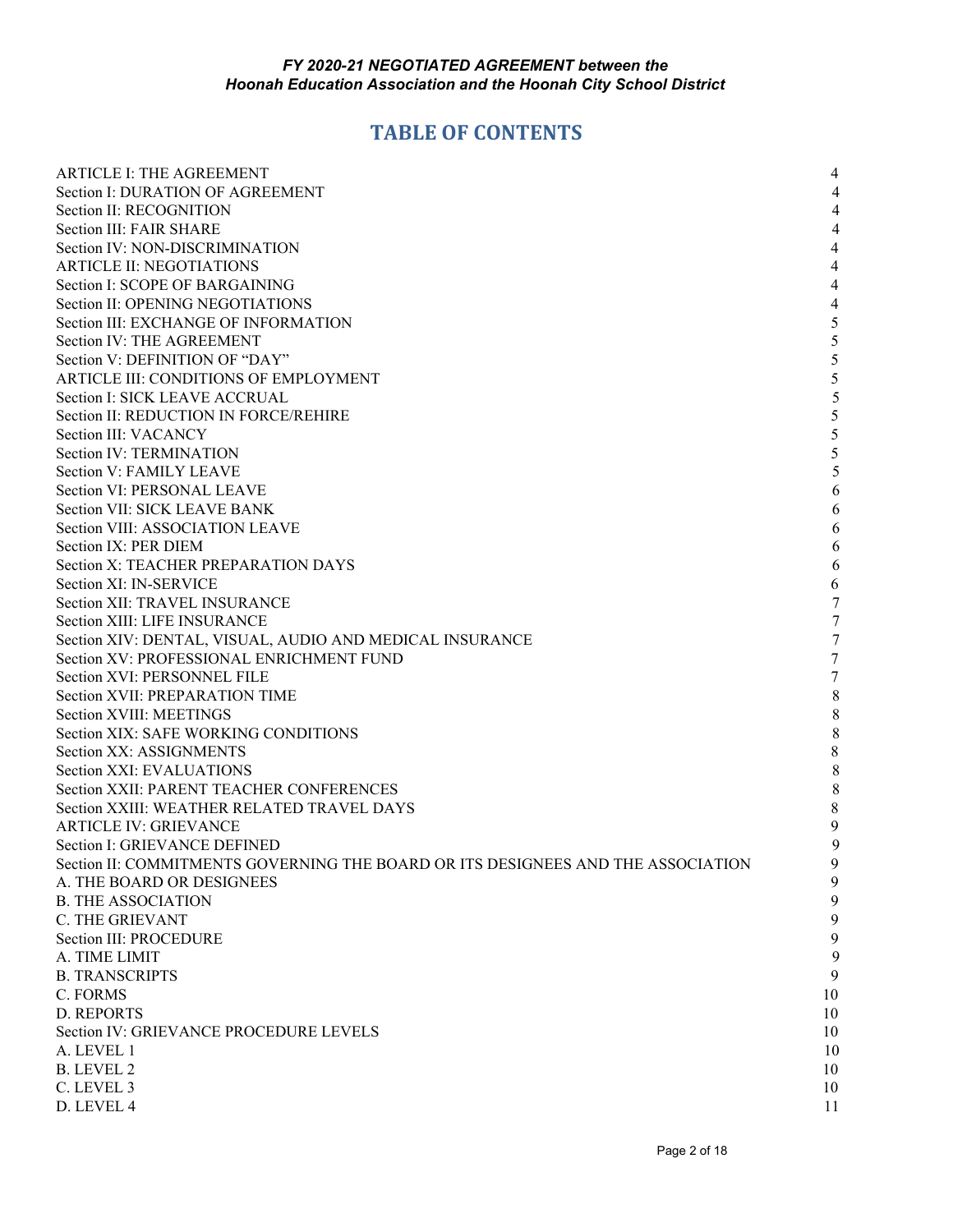<span id="page-2-0"></span>

| <b>ARTICLE V: COMPENSATION</b>            | 12 |
|-------------------------------------------|----|
| Section I: EXTRA DUTY PAY                 | 12 |
| Section II: SALARIES                      | 12 |
| Section III: ADDITIONAL PAY               | 13 |
| Section IV: METHOD OF PAYMENT             | 13 |
| FY 2020 Certified Teacher Salary Schedule | 14 |
| APPENDIX A                                | 16 |
| SAMPLE CERTIFICATED EMPLOYEE CONTRACT     | 16 |
| <b>SIGNATURE PAGE</b>                     | 19 |
|                                           |    |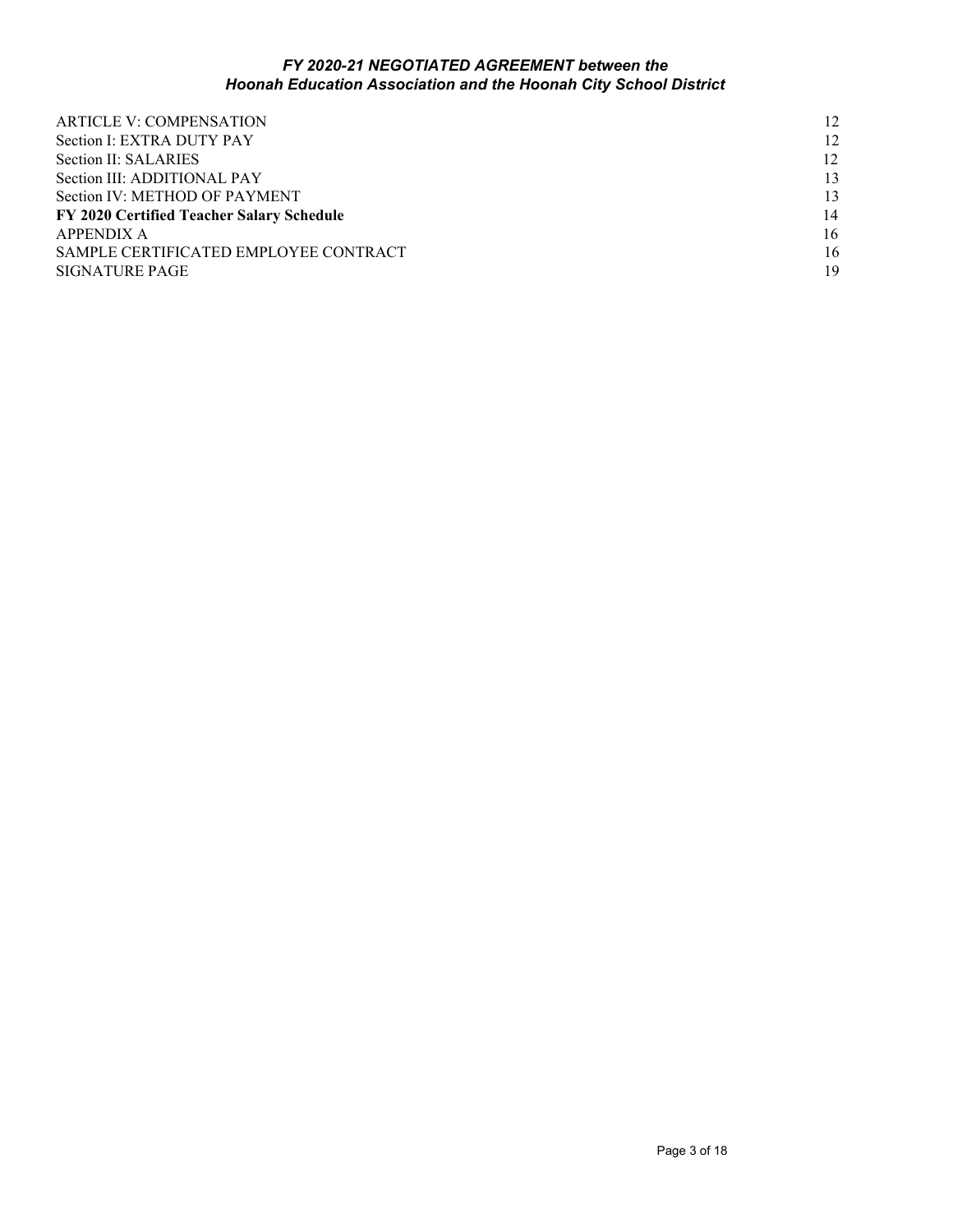# **ARTICLE I: THE AGREEMENT**

## *Section I: DURATION OF AGREEMENT*

This agreement shall become effective July 1, 2020 and shall continue in full force through June 30, 2021 or until a successor contract is negotiated. Negotiations can be reopened by mutual consent at any time during the contract period to address specific issues that will be agreed to prior to reopening negotiations.

#### *Section II: RECOGNITION*

The Board recognizes the Association as the exclusive negotiating agent for all certified teachers.

#### *Section III: FAIR SHARE*

It is recognized that the responsibility of the exclusive representation of certified employees under this agreement entails expenses. Whenever a new teacher is hired, the District shall notify the association of hire.

It is agreed by and between the District and the Association that upon receipt of a membership form from the Association, the District will deduct the determined amount of dues from each paycheck, starting with the second regular paycheck and continuing through the remainder of the fiscal year. The District agrees to consider the membership form an affirmation consent to the dedication of membership dues for his/her paycheck, commencing with the second of the school year and continuing through the school year. Such deductions will be equal amounts and immediately transmitted to the Association or designee. The transmittal will include a list showing the names of all employees for whose salary membership dues have been deducted and the amount deducted from each employees' paycheck.

The Association agrees to defend, indemnify, and hold the District harmless against any and all claims, suits, orders or judgment brought or issued against the District as a result of any actions taken by the District under the provisions of this section. The District agrees to promptly notify the Association in writing of any claim, demand, suit or other form of liability regarding implementation of the provision of this section and, if the Association so requests in writing, to surrender to the Association full responsibility for the defense of such claim, demand, suit or other form of liability.

## *Section IV: NON-DISCRIMINATION*

The Association and the district agree that they shall not discriminate against any employee covered by this Agreement because of age, race, religion, sex, national origin, marital status, physical disability or by reason of an individual's membership or non-membership status in the Association. All references to employees in this Agreement designate both sexes and when the male gender is used, it shall be construed to include both male and female employees.

# **ARTICLE II: NEGOTIATIONS**

#### *Section I: SCOPE OF BARGAINING*

The scope of bargaining shall be limited to items determined negotiable by the Alaska Supreme Court or as established by law, or mutually agreed upon during the first two negotiation sessions.

#### *Section II: OPENING NEGOTIATIONS*

If negotiations are to take place, a request shall be made between November 15 and January 31 by either party. There shall be no new proposals after the second joint meeting for negotiations purposes. All meetings shall be held at times and in places acceptable to both parties. Unless mutually agreed to, all meetings shall be held outside the workday and shall not exceed three hours.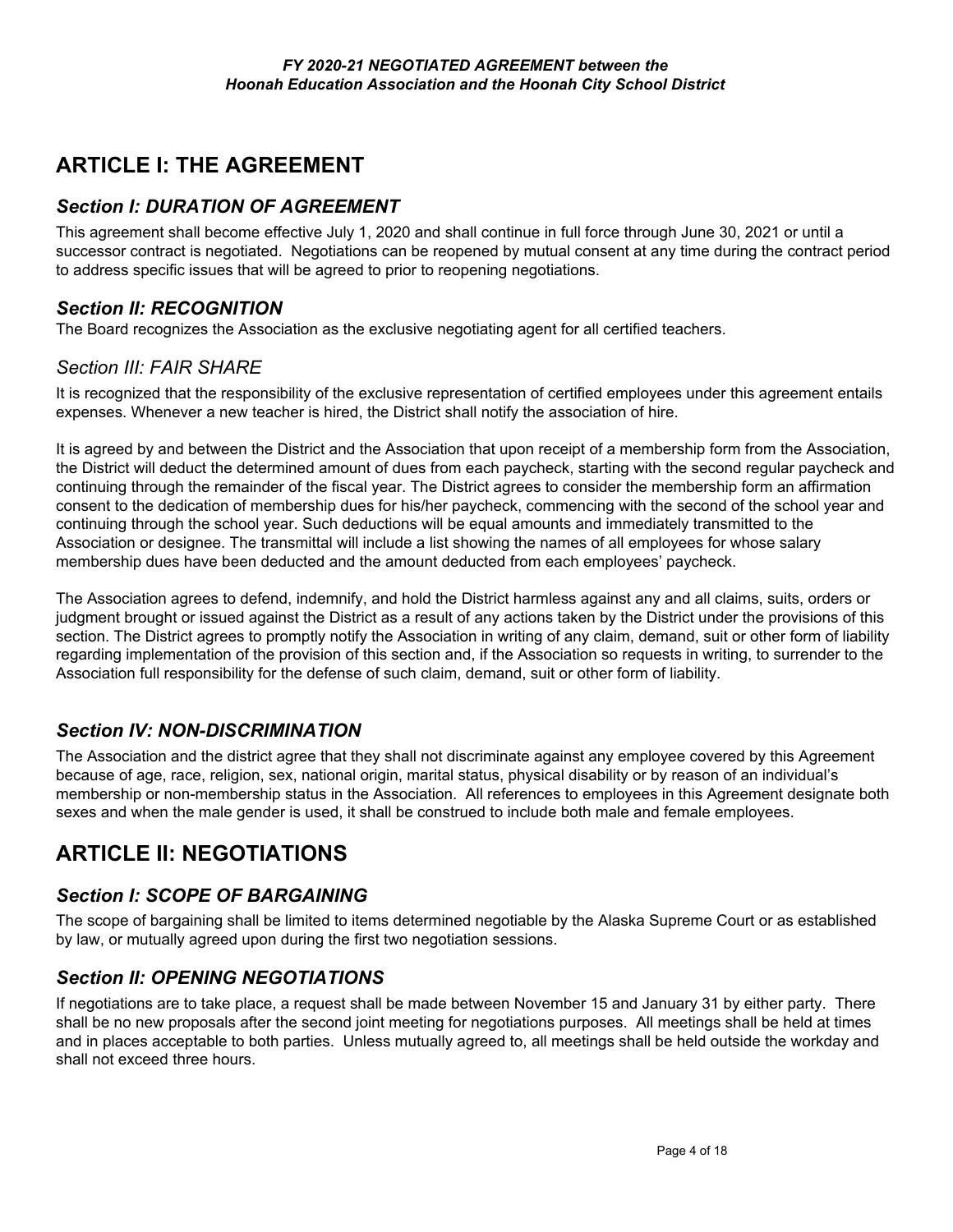## <span id="page-4-0"></span>*Section III: EXCHANGE OF INFORMATION*

Upon reasonable request, the parties shall provide each other with available information regarding negotiations.

## *Section IV: THE AGREEMENT*

Upon ratification of the contract by the two parties, the Board will provide the Association with a signed copy.

#### *Section V: DEFINITION OF "DAY"*

Unless otherwise specified in this agreement, the term "day" shall mean calendar day.

# **ARTICLE III: CONDITIONS OF EMPLOYMENT**

## *Section I: SICK LEAVE ACCRUAL*

Sick leave shall accrue at the rate of one and one-third days per school month. Sick leave for all half-time employees shall accrue at two-thirds day per month. Sick leave may be used for the death, illness or welfare of a person in the teacher's family.

<span id="page-4-1"></span>Sick leave may be granted for other than illness or death in the teacher's family at the discretion of the Superintendent. Each teacher shall be given a written accounting of his/her accumulated sick leave days at the end of each school month.

#### *Section II: REDUCTION IN FORCE/REHIRE*

The District shall adhere to applicable state law (currently AS 14.20.177) regarding Reductions in Force and Rehire.

## *Section III: VACANCY*

Vacancies occur when a new teaching position is created or a current teaching position is vacated.

Teachers currently employed by the District will be notified via District email of all vacancies no less than five (5) business days prior to filling the vacancy. For any vacancies occurring during breaks from the academic year, the District will contact an Association officer by phone or text. The Association will provide the District with a current list of personal contact numbers for the Association officers. It is the Association's responsibility to maintain a phone tree and contact the membership.

<span id="page-4-2"></span>In filling any vacancy, the District will give first consideration to those current teachers who have requested that assignment and who meet the qualifications. If two or more teachers apply for a vacancy and they are similarly qualified for such assignment, full-time equivalent service within the District will determine the order of consideration. In such circumstances, the teacher with the greatest amount of full-time service will be considered first. A tenured teacher whose request to a vacancy has been denied shall be advised in writing of the reasons for such denial upon written request.

#### *Section IV: TERMINATION*

The District shall follow the termination procedures set by applicable state law (currently AS 14.20.170; 14.20.180).

## <span id="page-4-3"></span>*Section V: FAMILY LEAVE*

The District shall provide family leave in accordance with federal and state law (currently set forth in the Family Medical Leave Act and the Alaska Family Leave Act).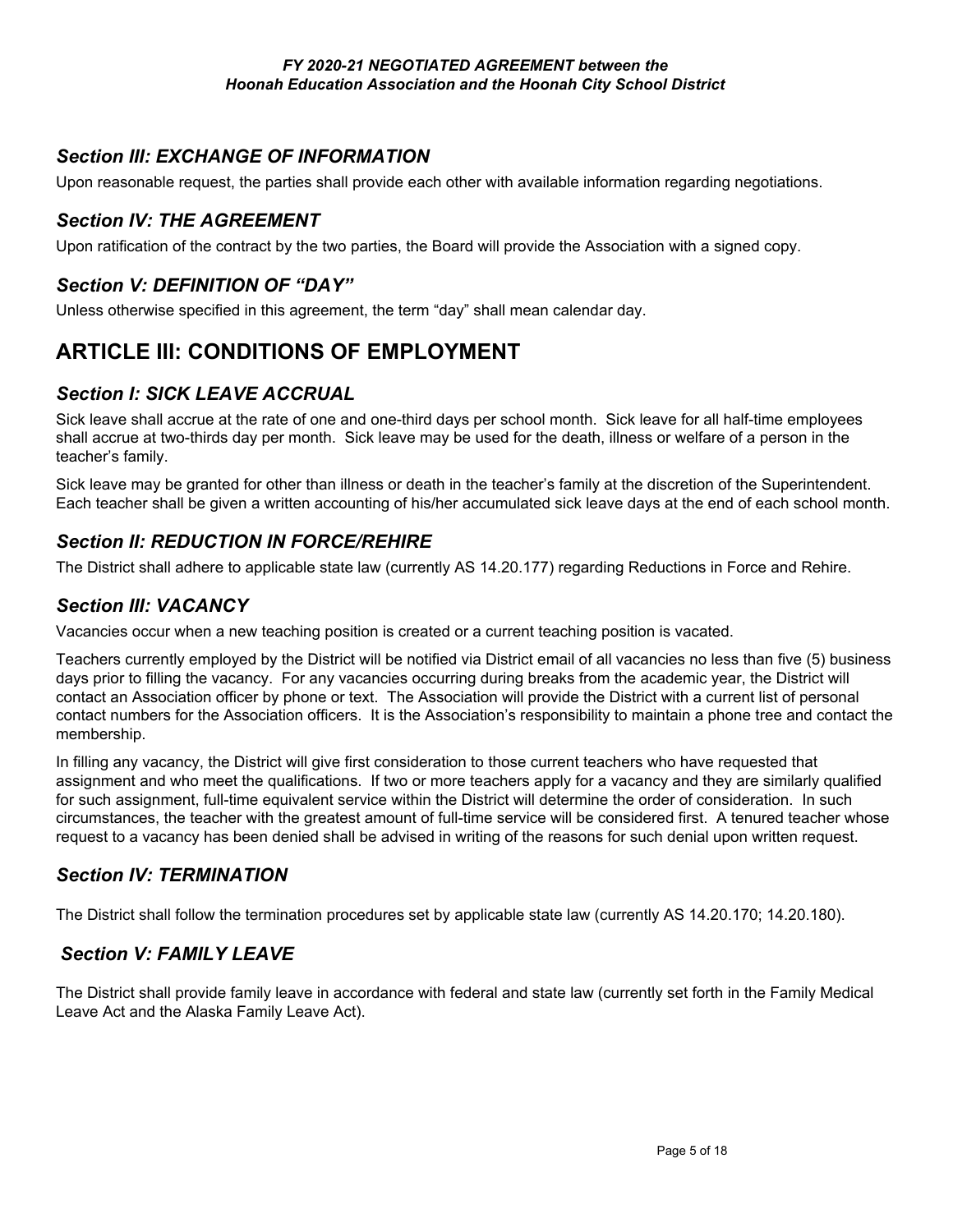## *Section VI: PERSONAL LEAVE*

Teachers with 0-3 years in the district are allotted 4 personal leave. Teachers with 4 or more years are allotted 5 personal leave days. Teachers with 0-3 years with the district may carry over 4 days to the following school. Teachers with 4 or more years with the district may carry over 3 days to the following school. No teacher may bank more than 8 personal leave days. Teachers will be paid for any unused days not carried over to the following year at the teacher's per diem rate. Teachers are responsible for notifying the district if they will be carrying over personal days.

The superintendent must approve requests for personal leave in advance. Requests must be submitted to the superintendent at least seventy-two (72) hours in advance of the requested leave dates. The superintendent may waive advance notice for delays and emergency situations beyond the control of the teacher. It is the responsibility of the teacher to notify the superintendent (or designee) in a timely manner, should such an emergency occur. When a teacher is absent on a day immediately after a school break because of delayed or cancelled transportation over which he/she has no control, the District shall grant a Weather Related Travel Day. For days in excess of the two allowable Weather Related Travel Days, the teacher shall use available personal leave. No more than two teachers may take personal leave at any one time, with exceptions for delays and emergencies as detailed above.

The Association will determine which teachers plan to take personal leave in conjunction with vacation days or holiday periods and will provide a finalized list to the superintendent by September 30. Personal days cannot be used during scheduled parent/teacher conferences.

Personal leave is intended for matters of business and other personal affairs that, due to their scheduling, cannot be conducted during school vacations or on weekends. Commercial fishing and supplemental incomes are examples of such activities that are not allowed.

#### *Section VII: SICK LEAVE BANK*

A sick leave bank shall be maintained according to written Board policy. This policy shall not be changed without the Board having solicited input from the Association at a regular meeting of the Board.

#### *Bereavement Leave*

Seven (7) days per fiscal year of paid leave days may be allowed for an absence occasioned by death or impending death in an employee's or spouse's immediate family. Immediate family is defined as spouse or cohabitating domestic partner, parent, child, sibling, grandchild, grandparent, niece, nephew, aunt, uncle, cousin, and legal ward (including foster family) and at the Superintendent's discretion, be able to use sick leave days with death certificate or obituary.

#### *Section VIII: ASSOCIATION LEAVE*

The District shall provide, in the aggregate, ten (10) days per year of Association leave with pay to teachers representing the Association. The Association will reimburse the District for the substitute salaries for the 9<sup>th</sup> and 10<sup>th</sup> days. This leave shall not be used for work stoppages, walkouts or strikes that would conflict with or infringe upon the normal activity of this District or any other school district. The Association shall provide written notification to the superintendent of Association leave a minimum of ten days prior to the leave. If more than two teachers are to be on Association leave simultaneously, they must have Board approval.

#### *Section IX: PER DIEM*

The school District shall pay all reasonable travel and lodging expenses and shall provide the employee \$60.00 per day for the purchase of meals. Upon request, an estimated per diem amount may be made available in advance. If the Board raises the District standard per diem rate during the life of this contract it will be standard for all teachers.

#### <span id="page-5-0"></span>*Section X: TEACHER PREPARATION DAYS*

<span id="page-5-1"></span>Teachers shall receive no less than five non-student days for the purpose of long-term planning and regular assessment of students. Two of these days shall occur prior to the first student day of the school year, and the remaining three shall occur on the days following each of the first three grading periods**.**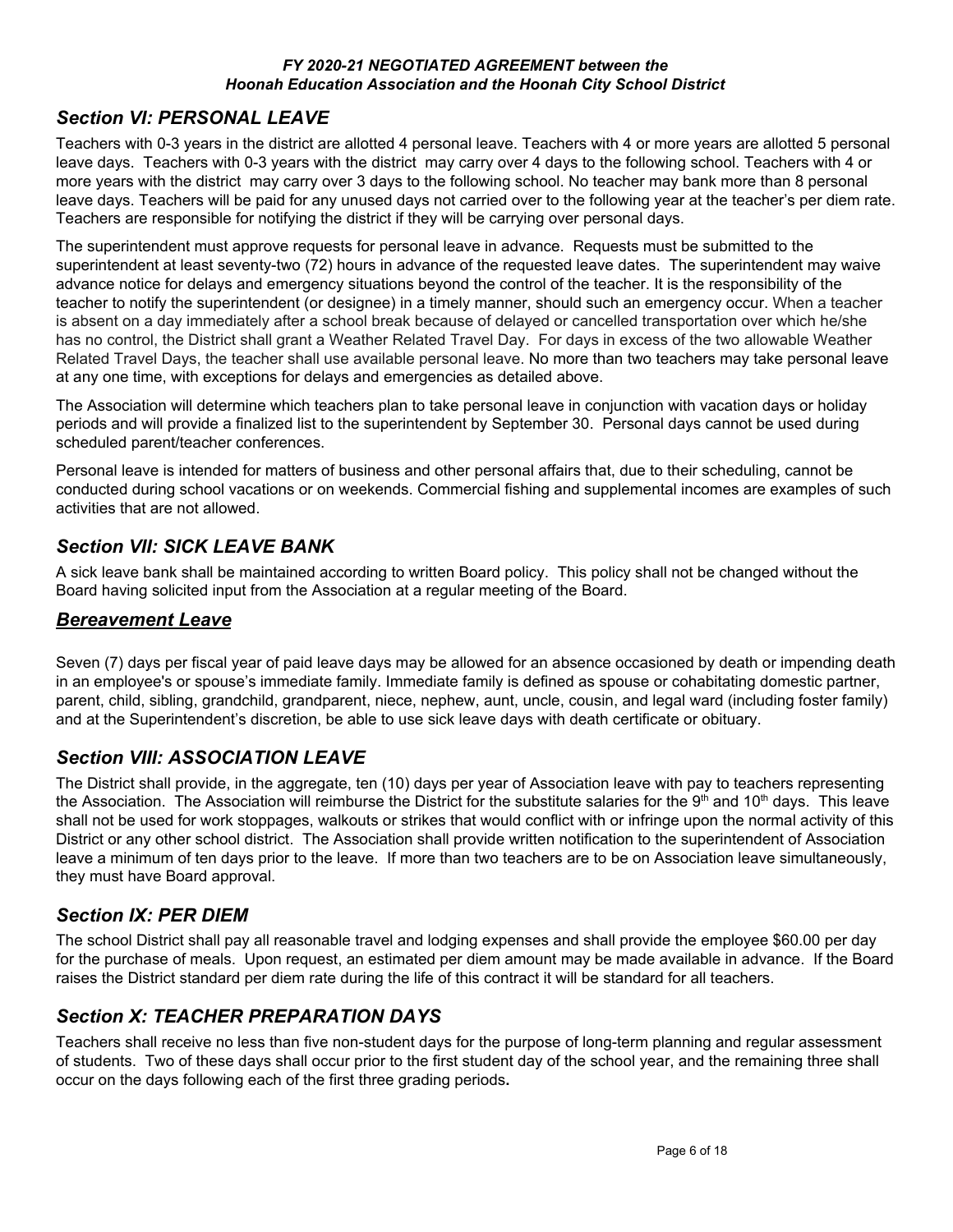#### *Section XI: IN-SERVICE*

The administration will request from the Department of Education approval for at least four in-service workdays per year for the purpose of professional staff development. These shall occur between the first and last student days of the school year.

#### *Section XII: TRAVEL INSURANCE*

Any employee, when traveling on school business by common carrier vehicle under the direction of the Board and/or administration, will be insured for \$100,000 against accidental death or disability with a maximum of \$300,000 per incident. This coverage will be in effect from the time of their departure from home until their return.

#### *Section XIII: LIFE INSURANCE*

Each teacher will be provided with life insurance in the amount of his/her annual salary upon the signing of the teacher's personal contract. The Board shall make available a group plan by which all employees may purchase additional life insurance if they so desire.

## *Section XIV: DENTAL, VISUAL, AUDIO AND MEDICAL INSURANCE*

The Board agrees to pay for family insurance for dental, visual, audio, and medical insurance for all certified employees. Each certified employee shall contribute 4.99% of the health care premium to be deducted from salary/wages.

The current health insurance plan is with the Public Education Health Trust.

During the term of this contract, the parties, by mutual written agreement, may reopen this health insurance provision for the sole purpose of considering and negotiating changes to the type of coverage (including but not limited to premium amount, carrier and plan design) to reduce the overall cost of health insurance.

#### *Section XV: PROFESSIONAL ENRICHMENT FUND*

The Board shall establish a Professional Enrichment Fund from which certified staff may withdraw funds for professional development. The applicant must submit for approval a written description and cost expectations of the training session to the Professional Enrichment Committee. The Professional Enrichment Committee will be composed of three certified teachers selected by the Association. The applicant will be granted leave for up to three days if the training occurs within the school year when recommended by the committee. Twelve percent (12%) of the base salary will be funded for this purpose at the beginning of each fiscal year. All expenses must be paid out in the fiscal year.

#### *Section XVI: PERSONNEL FILE*

There shall be only one official personnel file, which shall contain only materials and appropriate records related to the employment history and evaluations material with the District. No anonymous material or confidential pre-hire information shall be placed in a teacher's personnel file. This file shall be maintained under conditions that insure its integrity and safekeeping in the district office.

A teacher shall have the right to examine his/her own official personnel file during normal business hours. A copy of any material placed in a teacher's personnel file shall be forwarded to that teacher at the time it is placed in the file. A teacher will have the right to place a rebuttal to any material placed in the teacher's personnel file.

An Association representative, with the teacher's written permission and with the teacher present, shall have the right to examine the teacher's personnel file upon prior written notification to the superintendent. The superintendent will make available original material, or copies of the original material, for examination by the Association representative in the District office.

Any additional files maintained by the administrator shall be for evaluative purposes only and shall be kept private. The employee may request to see the contents of the file at any reasonable time. Only dated, contemporaneous records may be entered in the file. The District is obligated to notify each teacher in a timely fashion of any entries into his/her file that could adversely affect the teacher's evaluation or employment status. Material in an in-house file may only be used in defense of a personnel evaluation for which that material was collected. There will be no secret files.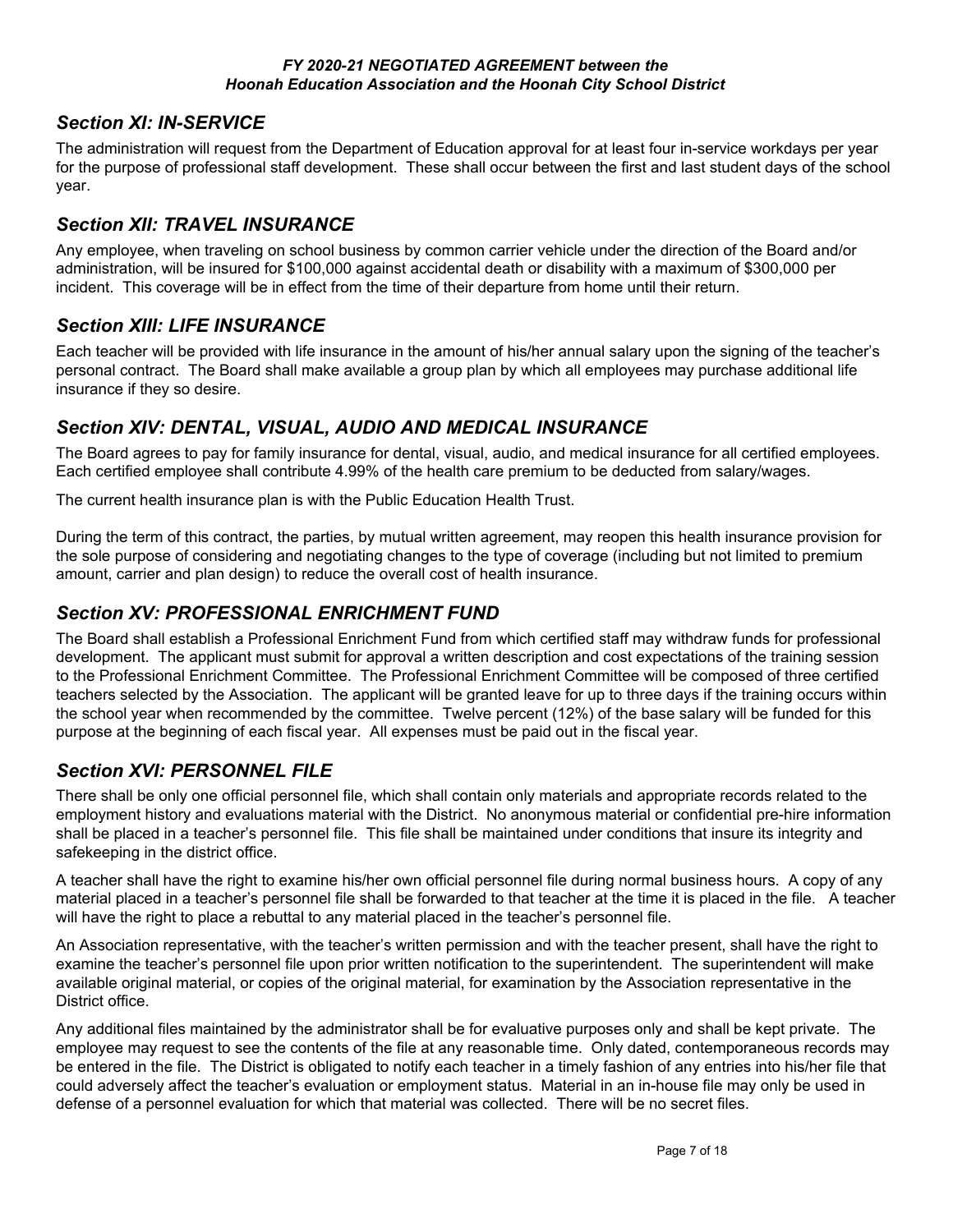Except for required personnel and payroll purposes or other common office procedures, upon termination no access will be allowed to a teacher's personnel file except with the express written permission of that teacher.

## <span id="page-7-0"></span>*Section XVII: PREPARATION TIME*

Between the hours of 9:00 and 3:30, teachers will get 50 minutes of uninterrupted planning time per day, free of district meetings. That total time can be split up into two increments during the day. If due to scheduling or other unforeseen occurrences a teacher does not receive these minutes they can be compensated time for time, during the school day. Time for time could be banked throughout the grading quarter and must be used before the end of the next grading period. If not used then, or it will be lost. Fourth quarter time must be used before the end of the year.

## *PREPARATION TIME DURING BLOCK SCHEDULING*

If the scheduling format remains the same (Block Scheduling) secondary teachers will receive a prep period not equal to less than half of the total block period time. The second half of the period will be scheduled for support or supervision. Elementary teachers will receive a guaranteed prep period between the hours of 9:00 and 3:30, free of district meetings. Prep time will be no less than a total of 50 minutes. If due to scheduling or other unforeseen occurrences a teacher does not receive this additional time they can be compensated time for time, during the school day. Time for time could be banked throughout the grading quarter and must be used before the end of the next grading period. If not used then, or it will be lost. Fourth quarter time must be used before the end of the year.

## *Section XVIII: MEETINGS*

District-required school meetings that follow the class period schedule will be limited to five (5) per month, with the exception of Special Education meetings and extra-curricular activities. This limit recognizes the importance of this time for helping students, meeting with parents and for preparation.

## *Section XIX: SAFE WORKING CONDITIONS*

The District shall make reasonable efforts to provide and maintain a safe and healthy work environment and will comply with all applicable laws. Teachers will report all hazardous or potentially hazardous conditions to the principal.

## *Section XX: ASSIGNMENTS*

<span id="page-7-1"></span>If a teacher is to be assigned Activities Director, then that teacher will be given one period in his/her class schedule and an extra duty contract to fulfill that assignment.

#### *Section XXI: EVALUATIONS*

<span id="page-7-2"></span>Teachers will be evaluated annually in accordance with the District's evaluation procedure and the State statutes (currently AS 14.20.14) and regulations. If changes are made to the District's evaluation instrument and evaluation procedure, the Board will collaborate with the Association in formulating and approving the new instrument and procedure.

## *Section XXII: PARENT TEACHER CONFERENCES*

Calendared parent-teacher conferences will be compensated time-for-time up to one full school day.

## *Section XXIII: WEATHER RELATED TRAVEL DAYS*

Weather Related Travel Days. When weather prevents a teacher from returning to Hoonah as scheduled after a break or vacation, the teacher shall receive up to two days of paid leave each school year for such absences. Those two days do not count against the teacher's personal leave days. If weather causes the teacher to miss more than two days, the teacher will have to use personal days or take leave without pay.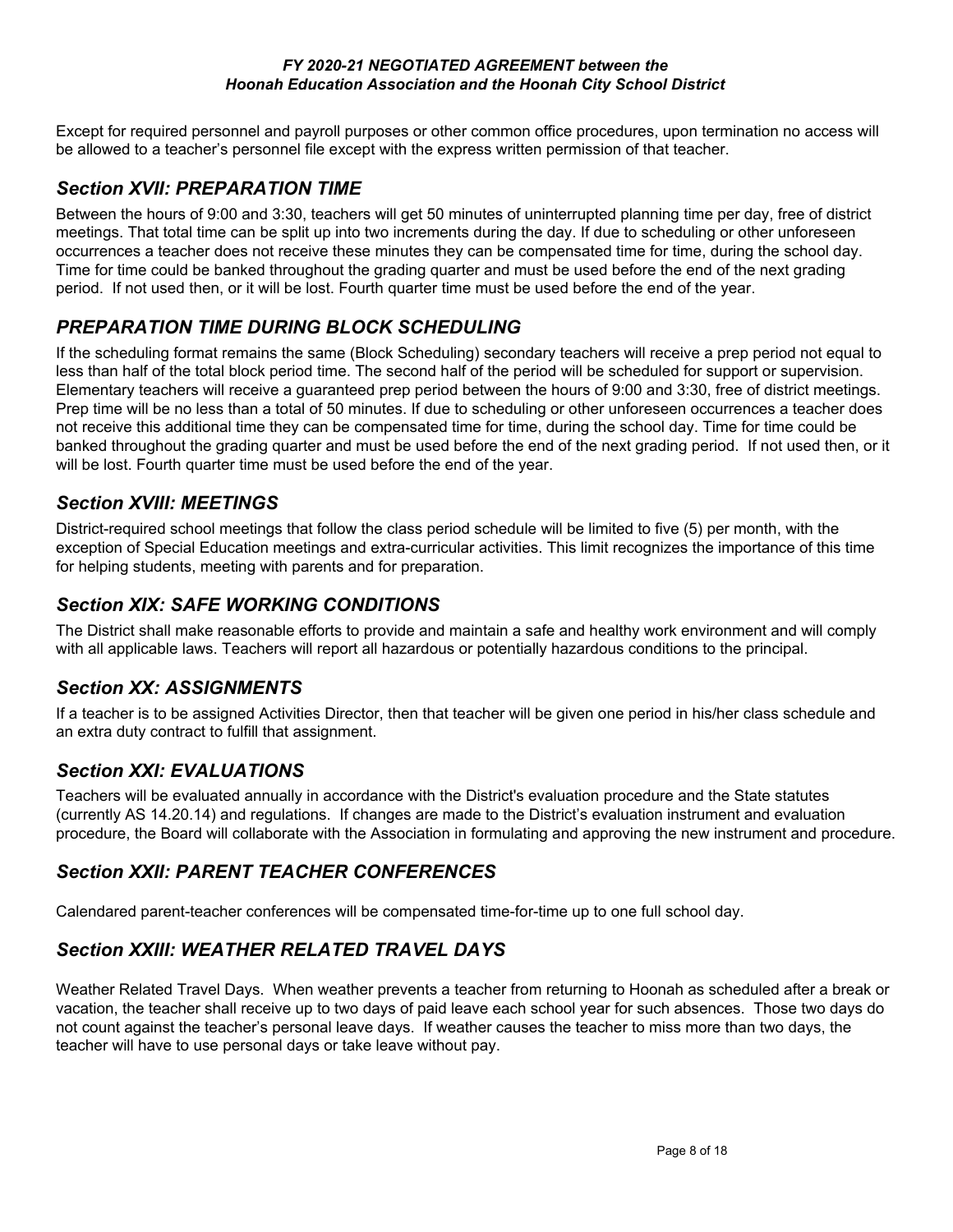# **ARTICLE IV: GRIEVANCE**

## **PREFACE:**

The purpose of this grievance procedure is to provide a framework within which certified personnel may work toward solving problems as they arise and to guarantee fair treatment to all parties. Although this procedure is written from the standpoint of the two parties involved being the school district and an employee who is an Association member, it is also valid for a non-Association member or a member who does not wish to involve the Association. Above all, the individual's right of privacy will be protected. The Association has the right to refuse to represent the teacher who fails to present to the Association a valid grievance. It is expected that all parties to a disagreement will initially attempt to solve problems at the lowest possible administrative level through free and informal communication. Both parties to this agreement agree that all such grievance proceedings shall be confidential.

## *Section I: GRIEVANCE DEFINED*

A grievance is any claim by the Association or a teacher employed by the District that there has been a violation, misinterpretation, or misapplication of the terms of this agreement and/or the teacher's personal contract. (See Appendix A.)

## *Section II: COMMITMENTS GOVERNING THE BOARD OR ITS DESIGNEES AND THE ASSOCIATION*

## A. THE BOARD OR DESIGNEES

The Board recognizes the right of the Association and its committees to advise, represent, or take action for any aggrieved personnel who so request in writing.

#### B. THE ASSOCIATION

The Association and the Board agree to process a grievance with dispatch and when possible without loss of time in school by any person(s) involved.

#### C. THE GRIEVANT

Grievant shall mean an employee or group of employees or the Association filing a grievance. Any aggrieved person(s) involved in a grievance proceeding may be represented at any level of the grievance procedure by a person(s) of his/her own choosing. The grievant shall be bound by the procedure hereafter established.

## *Section III: PROCEDURE*

#### A. TIME LIMIT

The grievance must be filed within fifteen (15) days of the occurrence or non-occurrence of the act(s) or action(s) on which the grievance is based. The grievant shall inform his/her immediate supervisor that a grievance is being initiated. It is important that grievances be processed as rapidly as possible. All participants in a grievance shall follow the procedure specified below within the time limits indicated. The time limits specified, however, may be reduced or extended by mutual agreement.

#### B. TRANSCRIPTS

It is understood that no written or printed matter dealing with the processing of a grievance shall be filed in the District's personnel files of any of the participants. A report of the final resolution of a grievance shall be filed in a separate grievance file.

#### C. FORMS

Forms and other necessary documents required for filing grievances shall be available to the grievant.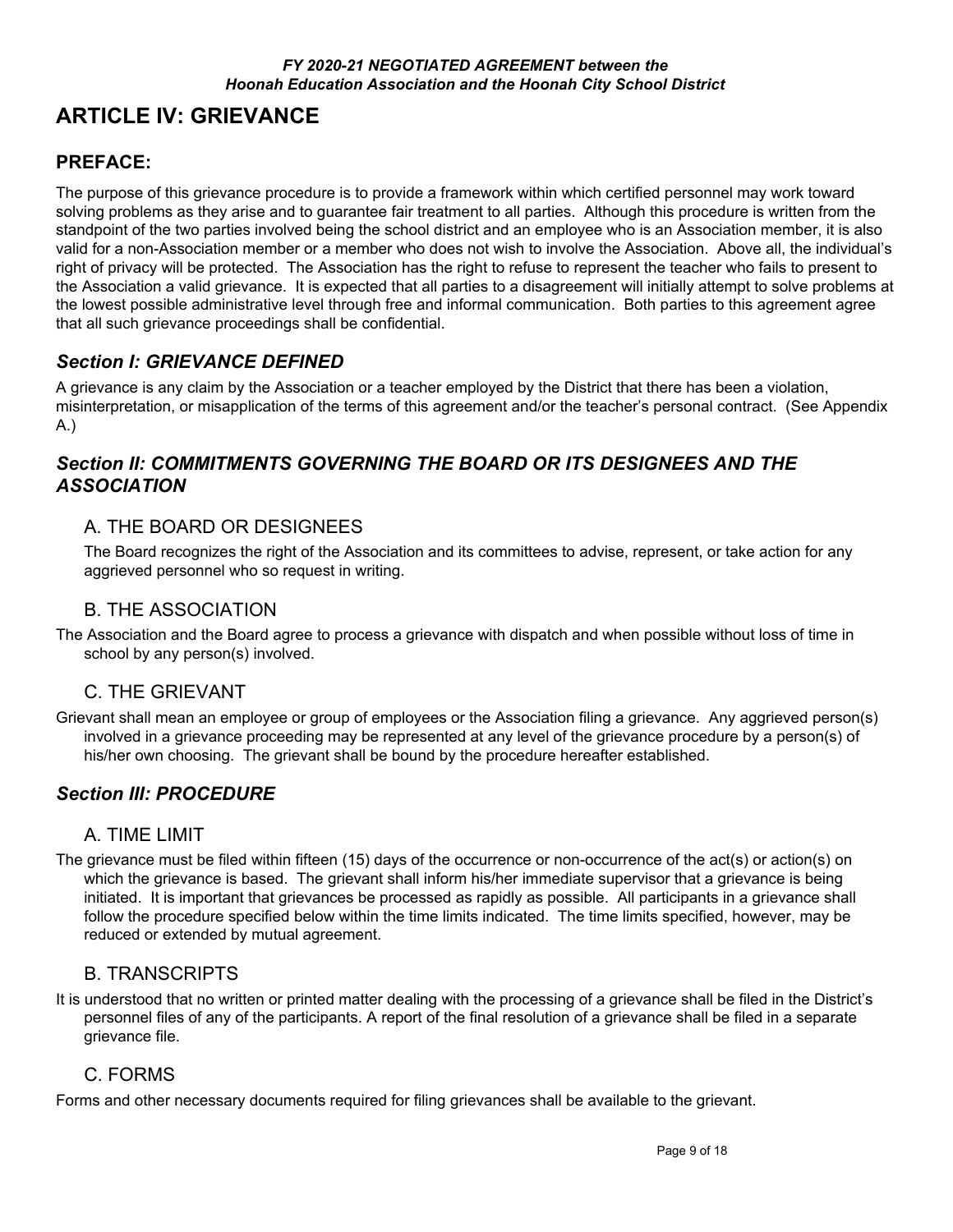## D. REPORTS

The Association shall receive a statement within thirty (30) days explaining the nature of each grievance and its final resolution.

## *Section IV: GRIEVANCE PROCEDURE LEVELS*

Decisions and justifications at Levels 1 and 2 of the grievance procedure will be written and transmitted promptly to all interested parties.

#### A. LEVEL 1

- 1. The grievant may initiate the grievance procedure by:
	- a) approaching the immediate supervisor concerned and discussing the matter on his/her own behalf, or
	- b) requesting that a representative of the Association or any other person accompany the grievant in approaching the immediate supervisor. The Association representative or other person may speak on behalf of the grievant if requested to do so by the grievant. The immediate supervisor may have another person present if the grievant is accompanied by a representative.
- 2. The immediate supervisor shall meet with the grievant and anyone accompanying him/her within seven (7) days of receipt of the written request to meet. The immediate supervisor shall set the time of the meeting.
- 3. The immediate supervisor shall render a decision within seven (7) days after the meeting with the grievant.

## B. LEVEL 2

- 1. If the grievant is not satisfied with the disposition of his/her grievance at Level 1, or if no decision has been rendered within seven (7) days after presentation of the grievance, he/she may file the grievance in writing with the superintendent within seven (7) days after the decision at Level 1, or ten (10) days after the grievance was presented. The superintendent shall immediately notify the Association as to the nature of the grievance if the grievant has indicated he/she wishes the Association to be involved.
- 2. Within seven (7) days after receipt of the written grievance by the superintendent, the superintendent will meet with the grievant and his/her representative in an effort to resolve the grievance.
- 3. The superintendent shall issue a decision to the grievant within seven (7) days after meeting with the grievant.

#### <span id="page-9-0"></span>C. LEVEL 3

- 1. In the event the grievance is not satisfactorily resolved at Level 2, or a decision is not timely made, the grievant may file with the superintendent for transmission to the Board a letter stating the nature of the grievance and his/her basis for appealing the decision of the superintendent.
- 2. Application to the Board must be made within seven (7) days of the determination by the superintendent, or the date when the superintendent was required to render a decision, whichever is later.
- 3. The Board shall grant the grievant a hearing within ten (10) days following the filing of the grievance. The Board may afford the superintendent and the grievant an opportunity to file briefs and present oral arguments. Any party may call and present witnesses. Each party shall, at least 24 hours prior to each hearing, make available to all other parties the names of all witnesses the party intends to call. The named individual shall be released as necessary without loss of pay if the hearing is scheduled during school time by order of the Board or its designee.
- 4. The Board shall render its decision to the superintendent and the grievant within seven (7) days of the final hearing.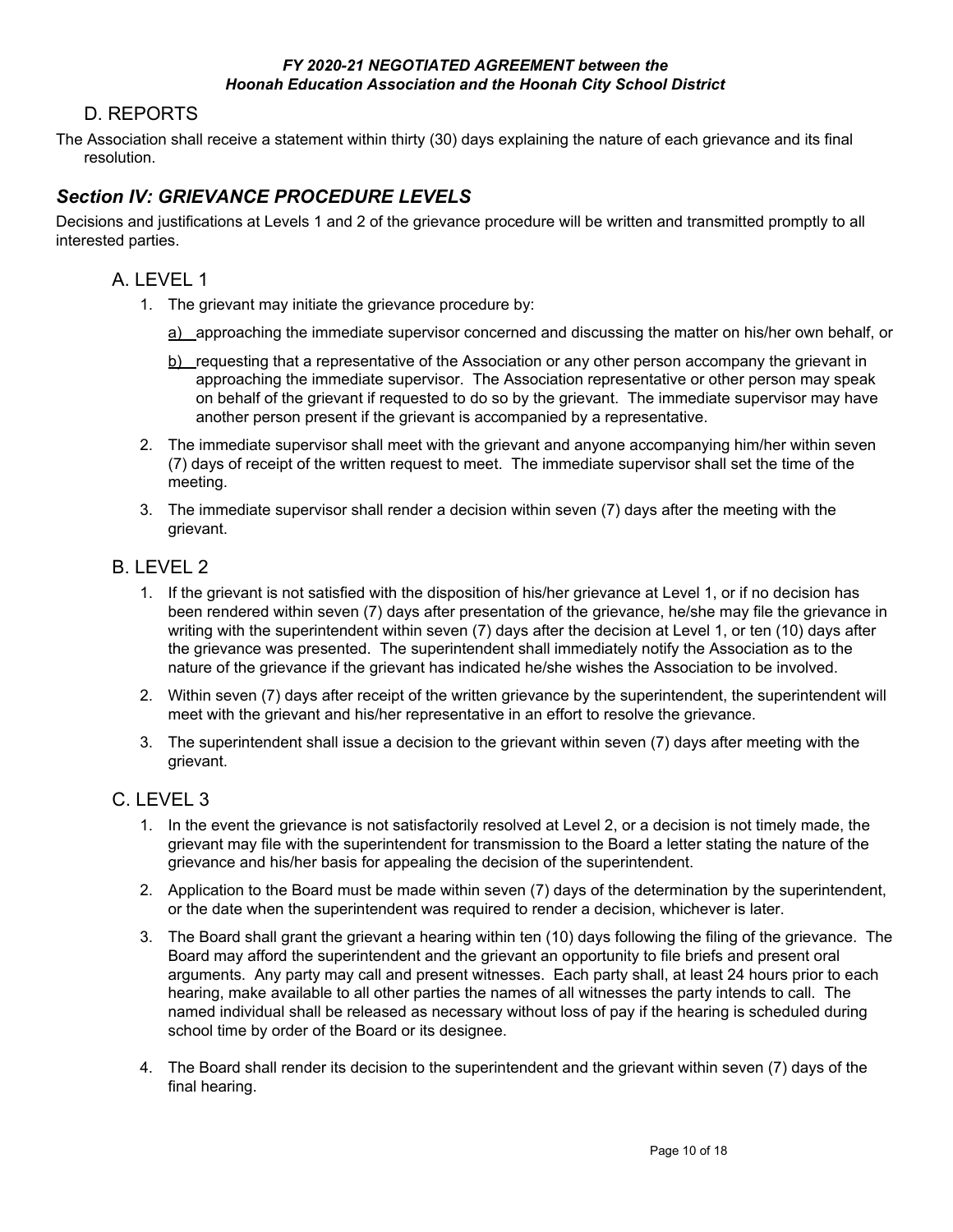## D. LEVEL 4

If the grievance is not resolved at Level 3, the Association may, within twenty (20) days of the date of the Level 3 decision or the date the Level 3 decision is due, whichever is earlier, submit a written demand for arbitration to the Superintendent. Within ten days thereafter, the Association and Superintendent shall meet in an effort to select an arbitrator. If no agreement is reached, the parties shall jointly contact the American Arbitration Association for a list of qualified arbitrators. The parties shall then proceed alternately to strike names from the list until one name remains. That person shall become the arbitrator if able and willing to serve. If not, the parties shall repeat the selection process. Arbitration shall be conducted according to the rules of the American Arbitration Association.

The arbitrator's decision shall be issued no later than thirty (30) days from the date of the close of the hearings or from the date the final statements and proofs are submitted to him/her. The arbitrator's decision will be final and binding on both parties.

The cost of the services of the arbitrator will be borne equally by the District and the Association.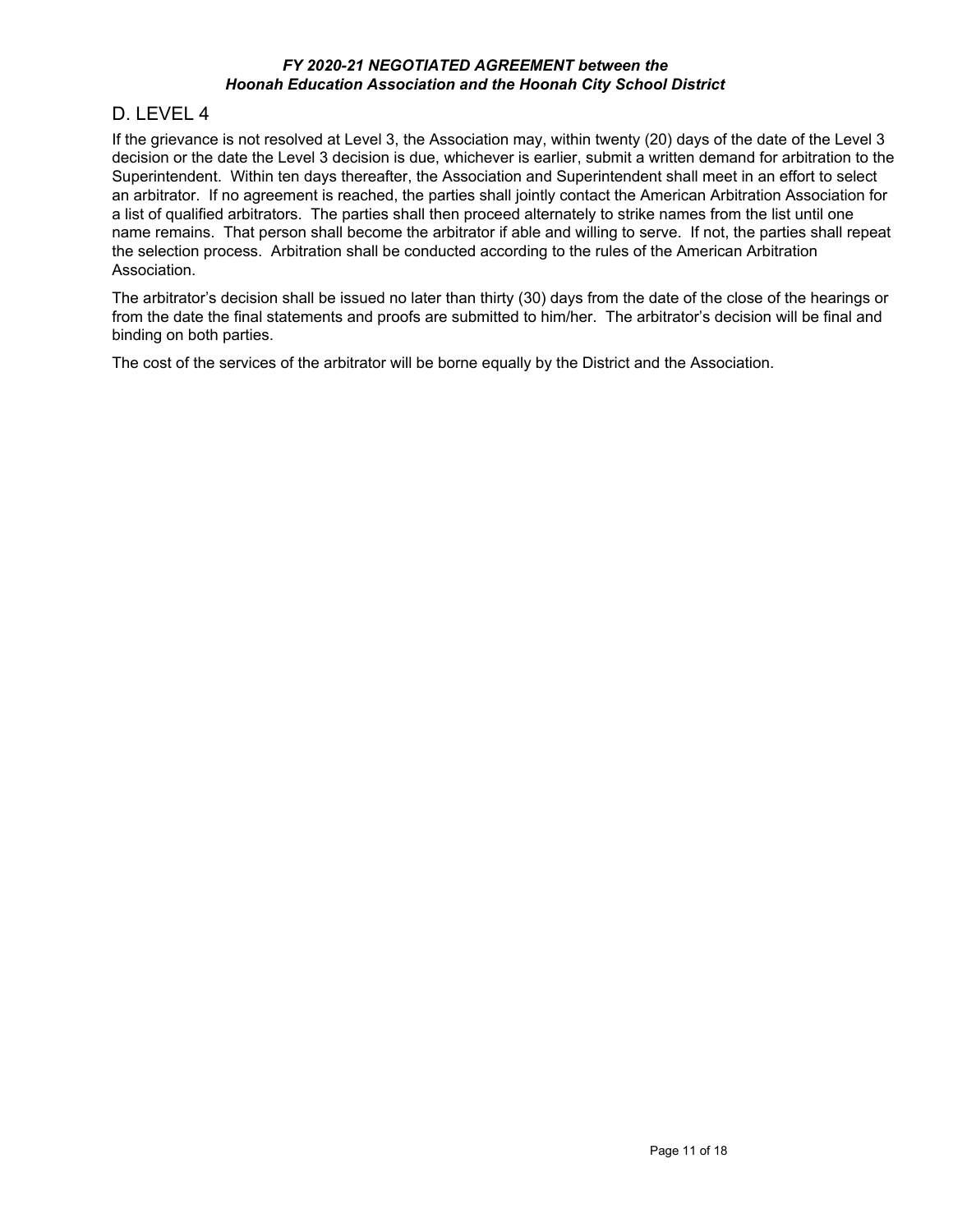# **ARTICLE V: COMPENSATION**

## *Section I: EXTRA DUTY PAY*

A. The following table lists compensation for current extra curricular activities set by the HCS School Board. This current list does not preclude additional activities or clubs as approved by the School Board and/or Superintendent.

|                                  | <b>HCS Years of Experience in Position</b>                                  |              |              |              |
|----------------------------------|-----------------------------------------------------------------------------|--------------|--------------|--------------|
| <b>Activity</b>                  | $1 - 4$                                                                     | $5-9$        | $10 - 14$    | $15+$        |
| <b>Athletic Director</b>         | 1 Class Period 1 Class Period 1 Class Period 1 Class Period<br>+\$5,500/yr. | +\$5,700/yr. | +\$5,900/yr. | +\$6,000/yr. |
| <b>Cross Country</b>             | \$2,000                                                                     | \$2,300      | \$2,600      | \$3,000      |
| Mix 6 Volleyball                 | \$4,200                                                                     | \$4,450      | \$4,600      | \$4,800      |
| Wrestling                        | \$4,200                                                                     | \$4,450      | \$4,600      | \$4,800      |
| Varsity Girls BB                 | \$5,000                                                                     | \$5,200      | \$5,600      | \$5,800      |
| Varsity Boys BB                  | \$5,000                                                                     | \$5,200      | \$5,600      | \$5,800      |
| Music/Pep Band                   | \$2,000                                                                     | \$2,250      | \$2,500      | \$2,800      |
| <b>MS Volleyball</b>             | \$1,700                                                                     | \$1,800      | \$1,900      | \$2,000      |
| <b>MS Wrestling</b>              | \$1,700                                                                     | \$1,800      | \$1,900      | \$2,000      |
| <b>MS Basketball</b>             | \$1,700                                                                     | \$1,800      | \$1,900      | \$2,000      |
| <b>MS Robotics</b>               | \$1,700                                                                     | \$1,800      | \$1,900      | \$2,000      |
| <b>HS Robotics</b>               | \$2,000                                                                     | \$2,300      | \$2,600      | \$3,000      |
| Jr. Class Advisor                | \$1,000                                                                     | \$1,000      | \$1,000      | \$1,000      |
| Sr. Class Advisor                | \$1,000                                                                     | \$1,000      | \$1,000      | \$1,000      |
| Cultural Leadership              | \$1,800                                                                     | \$1,800      | \$1,800      | \$1,800      |
| Student Gov't.                   | \$2,000                                                                     | \$2,200      | \$2,200      | \$2,200      |
| Yearbook                         | \$2,500                                                                     | \$2,500      | \$2,500      | \$2,500      |
| Archery                          | \$1,300                                                                     | \$1,300      | \$1,300      | \$1,300      |
| <b>Elementary Sports</b>         | \$1,000                                                                     | \$1,000      | \$1,000      | \$1,000      |
| <b>Battle of the Books</b>       | \$750.00                                                                    | \$750.0      | \$750.0      | \$750.0      |
| <b>Elementary Robotics</b>       | \$1,500                                                                     | \$1,500      | \$1,500      | \$1,500      |
| <b>District Test Coordinator</b> | \$1,000                                                                     | \$1,000      | \$1,000      | \$1,000      |
| Mentor Teacher                   | \$1,000                                                                     | \$1,000      | \$1,000      | \$1,000      |
| Lead Teacher                     | \$2,000                                                                     | \$2,000      | \$2,000      | \$2,000      |
| District Leadership TEam         | \$700                                                                       | \$700        | \$700        | \$700        |
| <b>Acting Administrator</b>      | \$75 Daily                                                                  | \$75 Daily   | \$75 Daily   | \$75 Daily   |

B. The School Board also retains the right to determine each fiscal year whether the above-mentioned listed activities will be offered that year.

#### *Section II: SALARIES*

A. Graduate classes or undergraduate classes approved in advance by the Superintendent, relevant to teaching will be accepted for advancement on the salary schedule. All classes must be substantiated by an official transcript.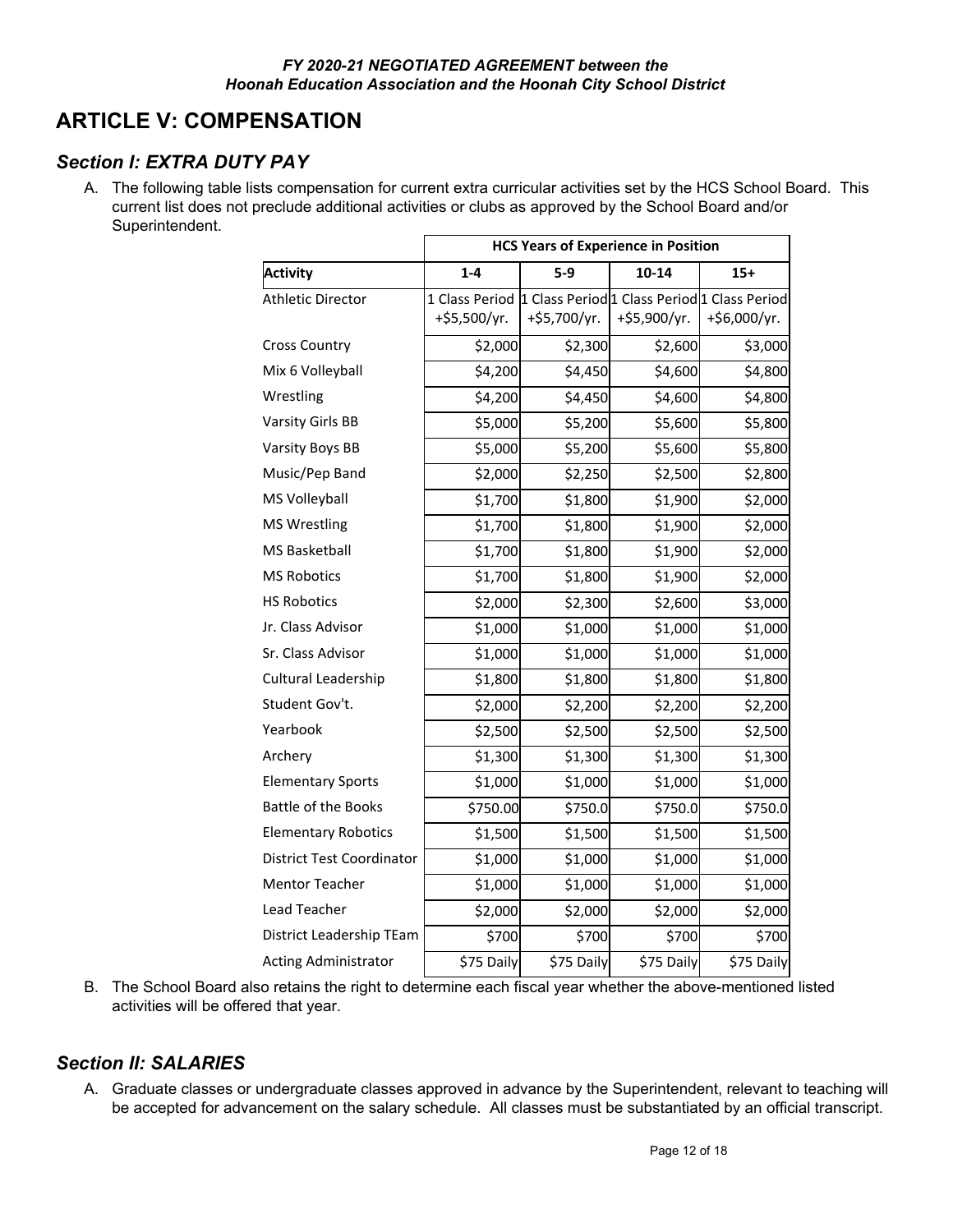- B. A teacher may develop a professional improvement plan which includes graduate classes, undergraduate classes, and vocational/technical training for advancement on the salary schedule. Elements of the professional improvement plan must be approved in advance by the superintendent and teacher.
- C. For advancement change to be made, transcripts must be available in the administration office within sixty (60) days of the start of the new school year. The salary increase due to such advancement will be retroactive to the beginning of the contract year. If a teacher has reason to believe that at the end of the sixty**-**day period there is an outstanding transcript, he/she may notify the superintendent in writing that credits affecting the salary advancement may arrive. In such cases as this the teacher has an additional thirty (30) days in which to submit said transcripts. However, any adjustments after the initial sixty days of the school year will not be retroactive. They will commence at the end of the then current pay period. Such a change will necessitate the issuance of a contract addendum. If the administration deems the class irrelevant**,** then a review committee composed of the employee's building principal, a certified employee and a representative of the Association, jointly chosen by the administration and the concerned employee, shall meet to review the administration's decision and either accept it or make additional recommendations to the administration.
- D. Up to six (6) years of out-of-state teaching experience will be allowed for initial placement on the salary schedule. Two half-years of full-time teaching experience will be allowed as one full year for placement on the salary schedule.
- E. The employees frozen at the bottom of the last three columns will receive  $\frac{1}{2}$  percentage raise, in addition to the negotiated salary increases, up to and shall not exceed 3%.

## *Section III: ADDITIONAL PAY*

When a teacher has been requested by the administration to work additional days beyond the contracted 190 days, he/she will receive compensation at his/her contracted per diem rate.

Teachers will be paid for the following holidays: Labor Day, Thanksgiving Day, Day Following Thanksgiving Day, Christmas Eve, Christmas Day, New Year's Day, Memorial Day

## *Section IV: METHOD OF PAYMENT*

All teachers shall receive a check for the days worked in August and may select to receive the remainder of their annual salary in one of the following ways:

- A. Nine (9) equal payments with the ninth (9<sup>th</sup>) payment due a week after the last working day of the school year, by **direct deposit, if the business manager has received a signed teacher checkout sheet. If this is not received then a check will be issued.**
- B. Nine (9) payments, eight (8) of which shall be paid on the basis of one-twelfth (1/12<sup>th</sup>) of the annual salary due on the last working day of the months of September through April and a final payment consisting of the remainder of the contract, due a week after the last working day of the year **by direct deposit, if the business manager has received a signed teacher checkout sheet. If not received then a check will be issued.**

## *Section V: MOVING EXPENSES*

Any incoming certified teacher, upon receiving a signed contract, will receive \$1000.00 towards moving expenses."to be paid no more than 1 week of arrival in the district.

## *Section VI: RETENTION BONUSES*

For each year of this Agreement an annual attract and retain stipend will be issued. All the time calculated for the bonus payment is time in the Hoonah City School District. Payment will be paid in the September check of the following year. After completing the first year, the teacher will be paid their bonus in the September of the next year and so on.

- $\bullet$  1-3 years- \$750.00 per year
- $\bullet$  4+ years- \$1000.00 per year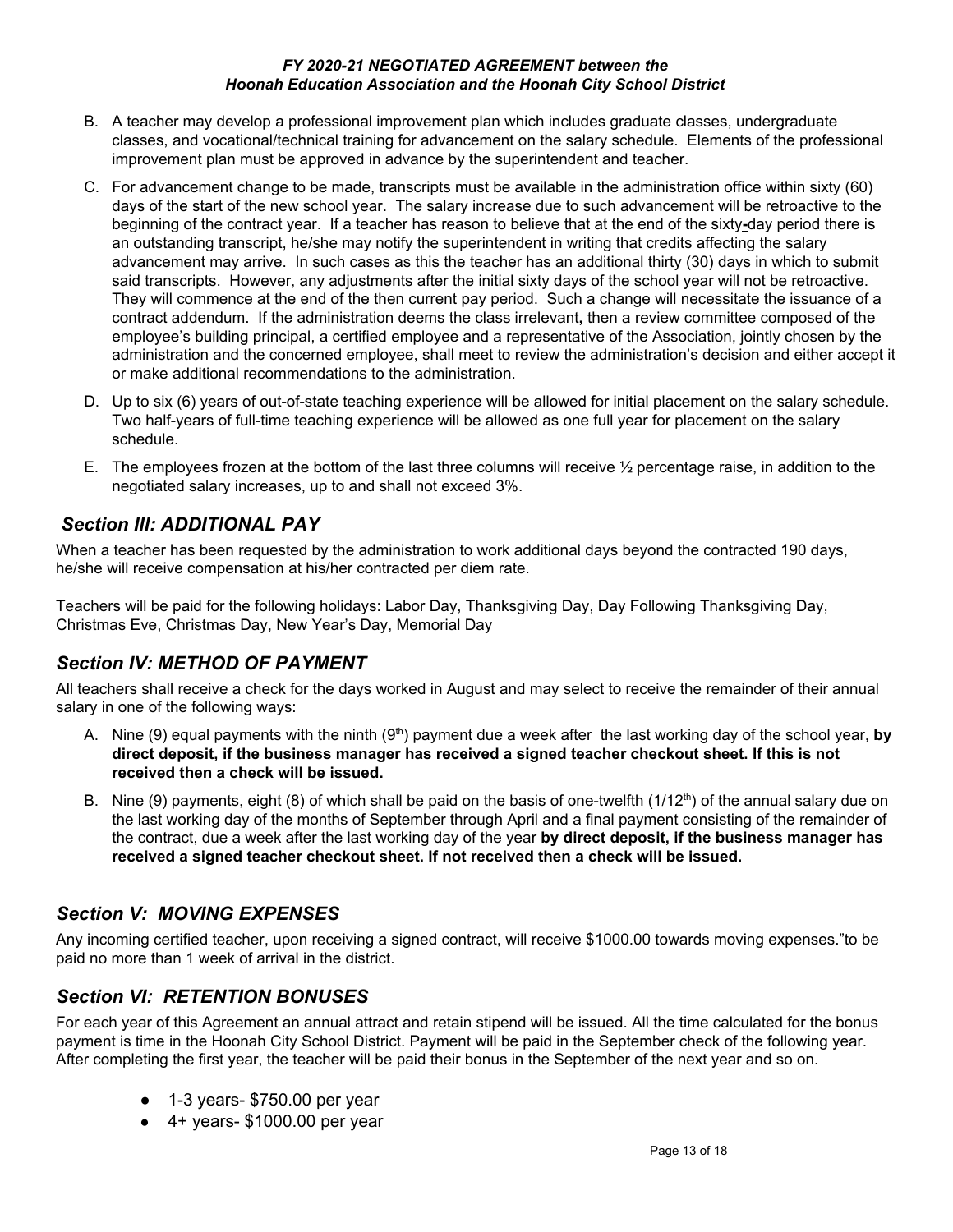# **FY 2021 Certified Teacher Salary Schedule**

|                | $\underline{BA}$ | <b>BA10</b> | <b>BA20</b> | <b>MA/BA30</b> | <b>MA18/BA48</b> | <b>MA36/BA66</b> |
|----------------|------------------|-------------|-------------|----------------|------------------|------------------|
| 0              | 47,543.77        | 49,241.21   | 50,938.65   | 53,611.50      | 55,485.07        | 57,358.64        |
| 1              | 49,522.97        | 51,384.19   | 53,245.18   | 55,886.50      | 57,888.61        | 59,890.51        |
| $\mathbf{2}$   | 51,502.16        | 53,527.16   | 55,551.71   | 58,161.49      | 60,292.16        | 62,422.39        |
| 3              | 53,481.36        | 55,670.14   | 57,858.24   | 60,436.49      | 62,695.72        | 64,954.26        |
| 4              | 55,460.56        | 57,813.12   | 60,164.76   | 62,711.48      | 65,099.28        | 67,486.14        |
| 5              | 57,439.75        | 59,956.09   | 62,471.28   | 64,986.47      | 67,502.83        | 70,018.01        |
| 6              | 59,418.95        | 62,099.07   | 64,567.65   | 67,082.85      | 69,599.20        | 72,114.38        |
| $\overline{7}$ |                  |             | 66,664.04   | 69,213.05      | 71,695.57        | 74,210.76        |
| 8              |                  |             | 68,759.75   | 71,275.59      | 73,790.79        | 76,307.13        |
| 9              |                  |             |             | 73,371.64      | 75,887.16        | 78,403.50        |
| 10             |                  |             |             |                | 77,982.89        | 80,501.05        |
| 11             |                  |             |             |                |                  | 82,597.42        |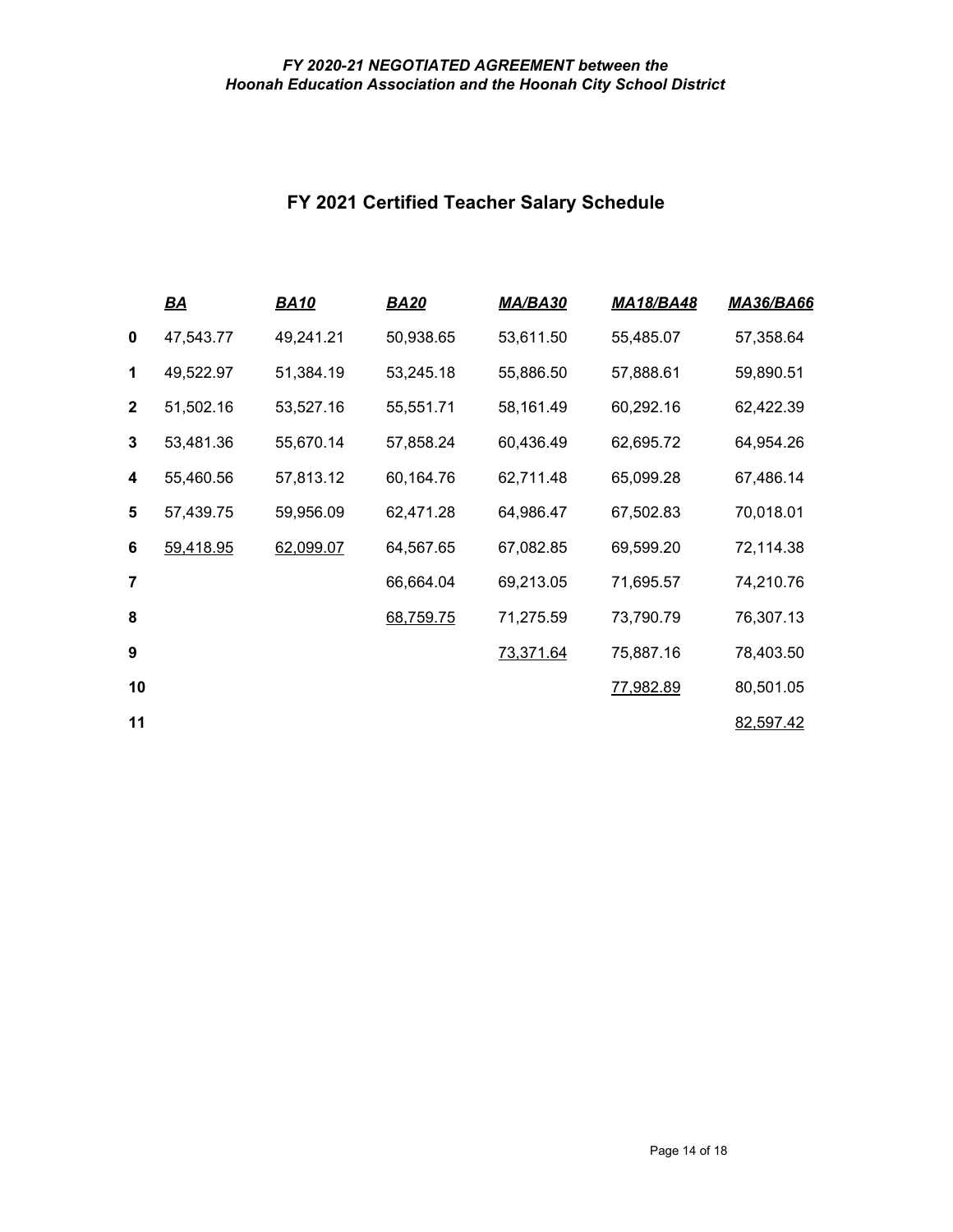#### **APPENDIX A HOONAH CITY SCHOOL DISTRICT P. O. Box 157 Hoonah, AK 99829 (907) 945-3611**

#### *SAMPLE CERTIFICATED EMPLOYEE CONTRACT*

This contract between Hoonah City School District Board of Education, hereinafter referred to as the **BOARD,** and **\_\_\_\_\_\_\_\_\_\_\_**, whose permanent address is \_\_\_\_\_\_\_\_\_, hereinafter referred to as **TEACHER**.

#### **W I T N E S S E T H**

It is mutually agreed between the BOARD and the TEACHER, in consideration of the promises and covenants herein contained,

#### **THAT THE TEACHER WILL:**

- 1. Perform the duties of TEACHER and such other duties as may be assigned in the Hoonah City School District during the school year, beginning on or about subset of national of not more than  $\frac{1}{\sqrt{1-\frac{1}{n}}}$ school/work days, which shall include legal school holidays.
- 2. Be responsible for such extracurricular assignments as are made by the BOARD as of the date of the issuance of this contract or at a later date during the term of this agreement.
- 3. Abide by and be bound by the policies, rules, and regulations of the BOARD and the State Board of Education.
- 4. Authorize deductions for the Teachers Retirement System or FICA withholding, if eligible.

#### **THAT THE BOARD WILL:**

- 5. Pay the TEACHER an annual salary in the amount of **\$\_\_\_\_\_\_\_\_\_\_\*** to be paid for the number of days worked in August, with the remainder being paid in either of the following two choices:
	- a. Nine equal monthly installments of \$ \ butching the first installment being paid on the last working day in \_\_\_\_\_\_\_ 20\_\_, each succeeding installment being paid on the last working day of each month, and the balance to be paid on the final day of employment under this contract.
	- b. Nine (9) equal monthly installments, eight (8) of which shall be paid on the basis of one-twelfth (1/12<sup>th</sup>) of the annual gross salary or \$ due on the last working day of the months of September through April and a final payment consisting of the remainder of the contract, due on the last working day of the year.

#### **\*Subject to adjustment as changed by the Negotiated Agreement**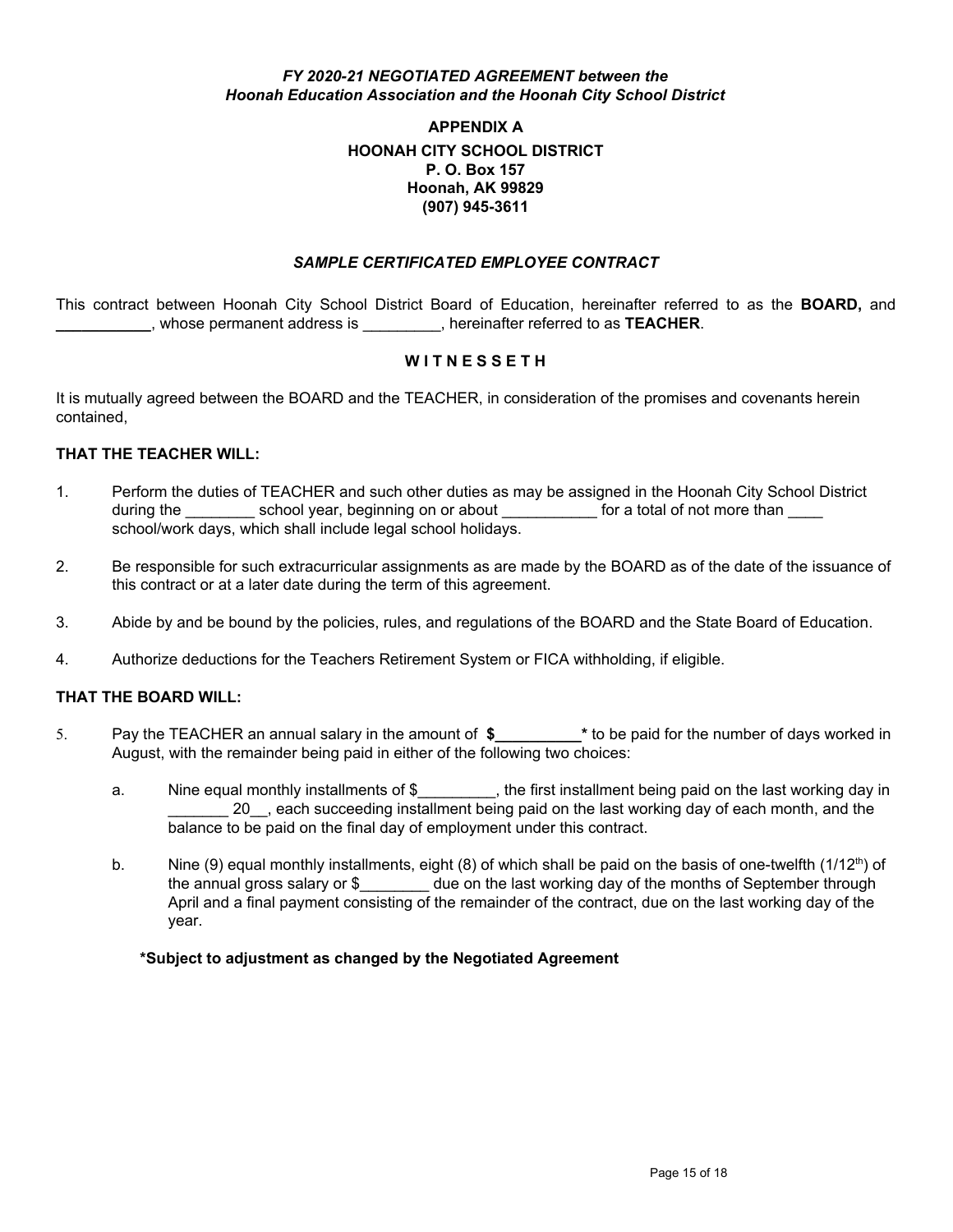#### **AND THAT THE TEACHER AND THE BOARD AGREE TO BE BOUND BY THE FOLLOWING CONDITIONS:**

- 6. Placement on the salary schedule at the time of employment is **\_\_\_\_\_\_\_\_\_**. This placement reflects the holding of a **\_\_\_\_** Degree and at least **\_\_\_\_** semester hours earned after the issuance of the degree, plus **\_\_\_** years of teaching experience, which is applicable to the Hoonah District salary schedule.
- 7. The per diem rate is \$**\_\_\_\_\_\_\_\_\*.**
- 8. The above per diem rate will be paid for each and every day in session, as that term is defined by AS 14.03.040 and as accepted by the Alaska Department of Education, for every State school holiday and for every approved local holiday, provided that such payment shall be made only if the TEACHER was under contract at the time.
- 9. The term a TEACHER as employed herein is defined in relevant portions of the Alaska Statutes Title 14.
- 10. The TEACHER shall abide by the Code of Ethics and the Professional Teaching Standards adopted by the Professional Teaching Practices Commission.
- 11. This contract is not effective unless and until the TEACHER subscribes to the Oath of Allegiance required under 4 AAC 18.010(a)(5) and files a fully executed form of the oath with the BOARD for placement in the TEACHER's personnel file. Once the oath has been filed with the BOARD, the TEACHER need not re-subscribe to it for subsequent school years so long as the TEACHER's employment is continuous. However, by signing this contract, the TEACHER affirms his or her continued adherence to that oath.
- 12. The TEACHER, within 60 days of initial employment and periodically as required by State law or as required by the BOARD, must file a current medical certificate with the BOARD.
- 13. Subject to the three month maximum grace period provided under AS 14.10.010, the TEACHER must hold a valid Alaska Teaching Certificate at the time of entrance on duty and maintain said certificate while employed by the District, and no salary shall be paid unless the TEACHER has such certificate. Failure to maintain a valid certificate constitutes grounds for immediate termination of this contract without penalty to the BOARD.
- 14. The BOARD reserves the right to transfer the TEACHER to another assignment either before or after beginning duties of the proposed assignment if enrollments decrease or other conditions warrant change.
- 15. This contract may be terminated without liability to the BOARD should the TEACHER fail to discharge the duties imposed either through incapacity or disability or for cause as defined in AS 14.20.170. Upon written notice of such intended termination, the TEACHER shall be entitled to exercise any and all rights set forth in AS 14.20, including but not limited to the right to hearing set forth in AS 14.20.180. The TEACHER may be suspended from duty during any period of investigation as set forth in AS 14.20.170, but such suspension shall be with full pay.
- 16. This contract may be terminated without liability to the BOARD should it become necessary to eliminate the position because of decreased enrollment, provided that at least thirty (30) days prior written notice is given. In case of hardship, the BOARD may, in its discretion, afford such compensation as it deems necessary, not to exceed payment for twenty (20) days of service at regular contract per diem rate.
- 17. This contract may be amended by mutual consent upon application of one party and the written consent of the other party.
- 18. This contract may be terminated by mutual consent upon thirty (30) days written notice by one party and the written consent of the other party.
- 19. The violation or breach by the TEACHER of any term, condition, or requirement of this contract is grounds for the revocation of the TEACHER's certificate by the Commissioner of Education or by the PTPC.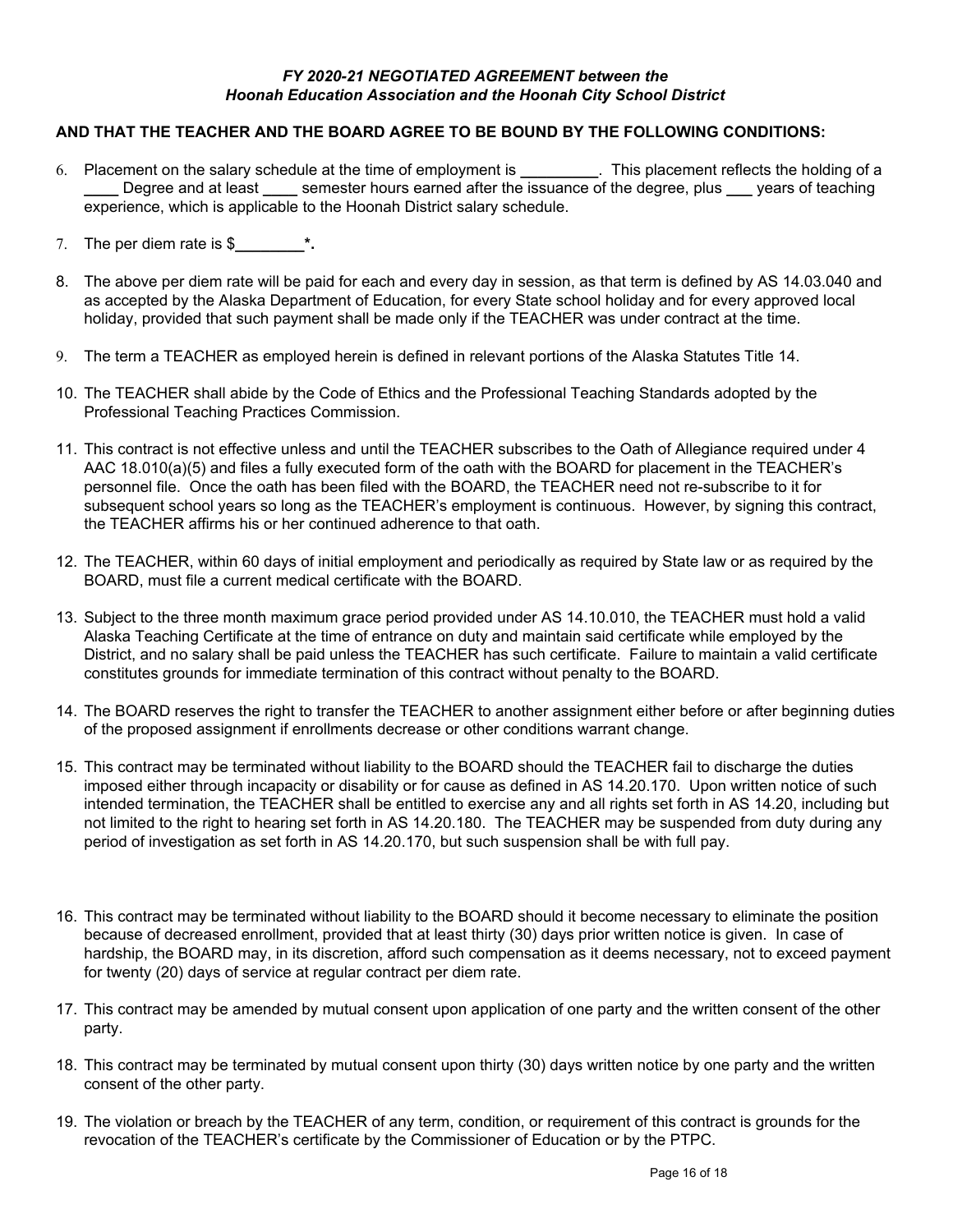- 20. This contract is subject to the Negotiated Agreement between the BOARD and the Hoonah Education Association. If there are any conflicts or differences between the terms of said agreement and the terms of this contract, the terms of the Negotiated Agreement shall be controlling.
- 21. This contract supersedes and replaces any prior individual Employee's Contract which may have been issued for the school year covered by this contract.

#### **ACCEPTANCE**

I hereby accept this offer of employment and the conditions contained herein.

 $\overline{\phantom{a}}$  , and the contribution of the contribution of  $\overline{\phantom{a}}$  , and  $\overline{\phantom{a}}$  , and  $\overline{\phantom{a}}$  , and  $\overline{\phantom{a}}$ 

 $\overline{\phantom{a}}$  , and the contribution of the contribution of  $\overline{\phantom{a}}$  , and  $\overline{\phantom{a}}$  , and  $\overline{\phantom{a}}$  , and  $\overline{\phantom{a}}$ 

Date **Date** Accepted By

Acceptance by the BOARD is necessary before this contract becomes binding on the BOARD. The above contract is hereby validated on behalf of the BOARD.

 $\overline{\phantom{a}}$  , and the contribution of the contribution of  $\overline{\phantom{a}}$  , and  $\overline{\phantom{a}}$  , and  $\overline{\phantom{a}}$  , and  $\overline{\phantom{a}}$ 

Date **Board President** 

Date **Board Member**